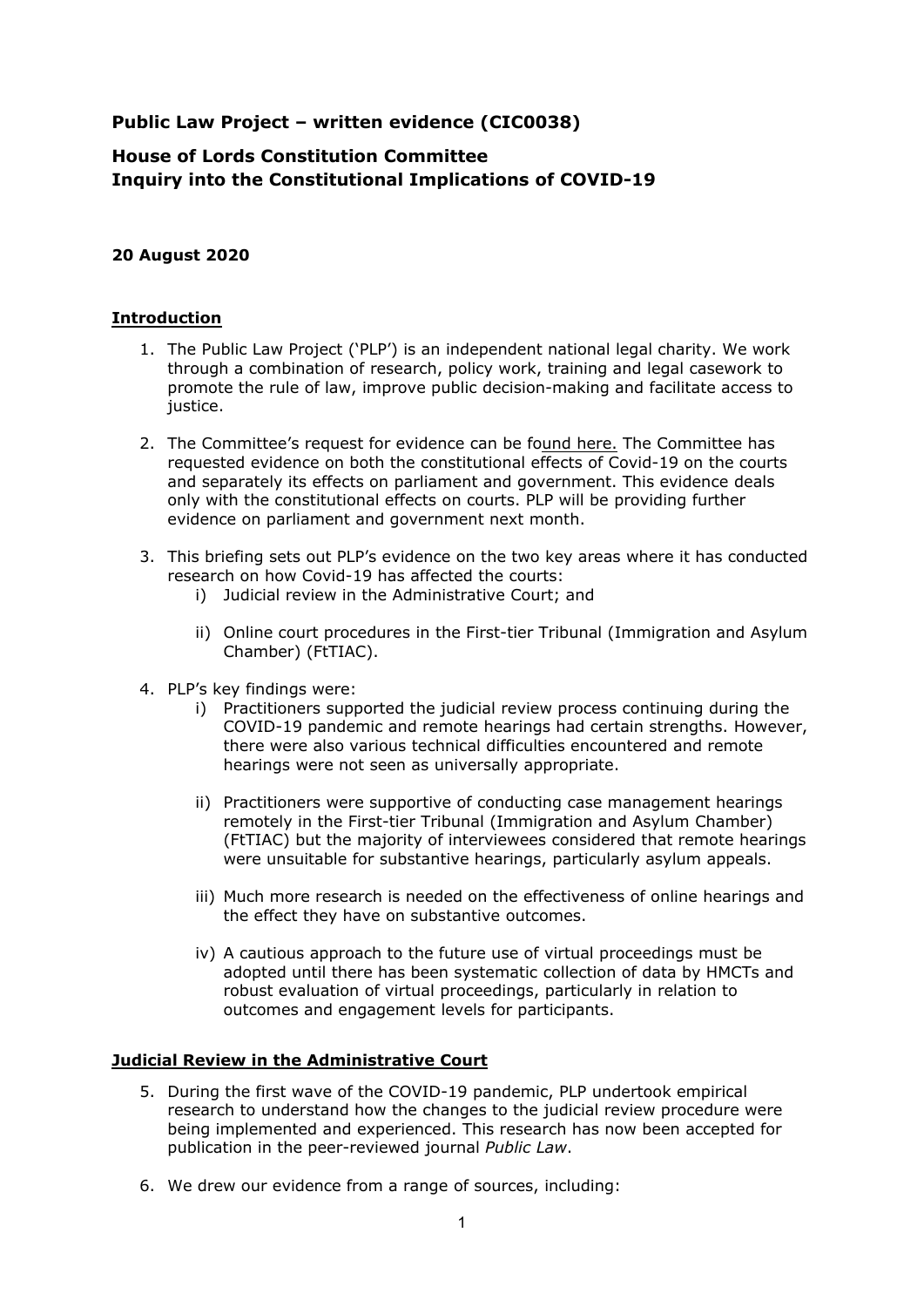- i) Semi-structured interviews with 15 lawyers who had been involved in remote hearings in the Administrative Court. The interviews were conducted by video call between 6 April 2020 and 28 May 2020. This group included a mix of barristers and solicitors, and a mix of lawyers practising in London and various regional Administrative Court centres. They had participated in remote hearings via telephone (primarily by the BT MeetMe service) and via video conference (by the Skype for Business platform);
- ii) Semi-structured interviews with one lay client a claimant on 19 May 2020, and;
- iii) Observations of four remote hearings between 7 and 14 May 2020.
- 7. We are conscious that our dataset does not sufficiently represent the experiences of lay clients. Their views are important and may differ substantially from those of legal representatives. However, there are distinct and well-known challenges with accessing lay participants which are, if anything, exacerbated during a pandemic.
- 8. Our findings suggest that **there was support for the judicial review process continuing during the COVID-19 pandemic and that remote hearings have certain strengths. However, there were also various technical difficulties and remote hearings were not seen as universally appropriate, even in a 'law-focused' jurisdiction such as judicial review.**
- 9. The key observations that support this general conclusion can be summarised as follows:
	- i) **Interviewees were generally grateful that judicial reviews were still able to go ahead in the Administrative Court**. Responses indicated that all parties approached technical or practical issues with patience and problem-solving attitudes;
	- ii) **Ensuring that everyone had the same bundle and that the necessary paperwork was all in place prior to the start of the hearing was seen as vital to the effective running of judicial reviews using the new remote method**. However, many interviewees also acknowledged the Court's efforts to manage these issues. In some cases, it fell to the lawyer to proactively contact parties to ensure that everyone was speaking to the same documents. However, Court staff were often able to take on this vital role, including helping parties to upload bundles. A number of interviewees also highlighted increases in the notice that parties were given prior to the hearing as an improvement. This gave parties sufficient time to set up the technology and make any necessary arrangements for communicating with clients or instructing solicitors during the hearing;
	- iii) **A number of interviewees highlighted the value of test calls scheduled in advance of the hearing.** These ranged from several days in advance, to the day before a morning hearing, or the morning before an afternoon hearing. This 'tech rehearsal' process, as one interviewee called it, ensured that, when it came to the hearing, all parties were familiar with each other (which was particularly important for audio-only hearings) and with the technology. In cases without a pre-hearing test call, delays at the start of hearings were common, ranging from 30 minutes to an hour. Comprehensive introductory remarks by the judge were appreciated by interviewees who experienced this;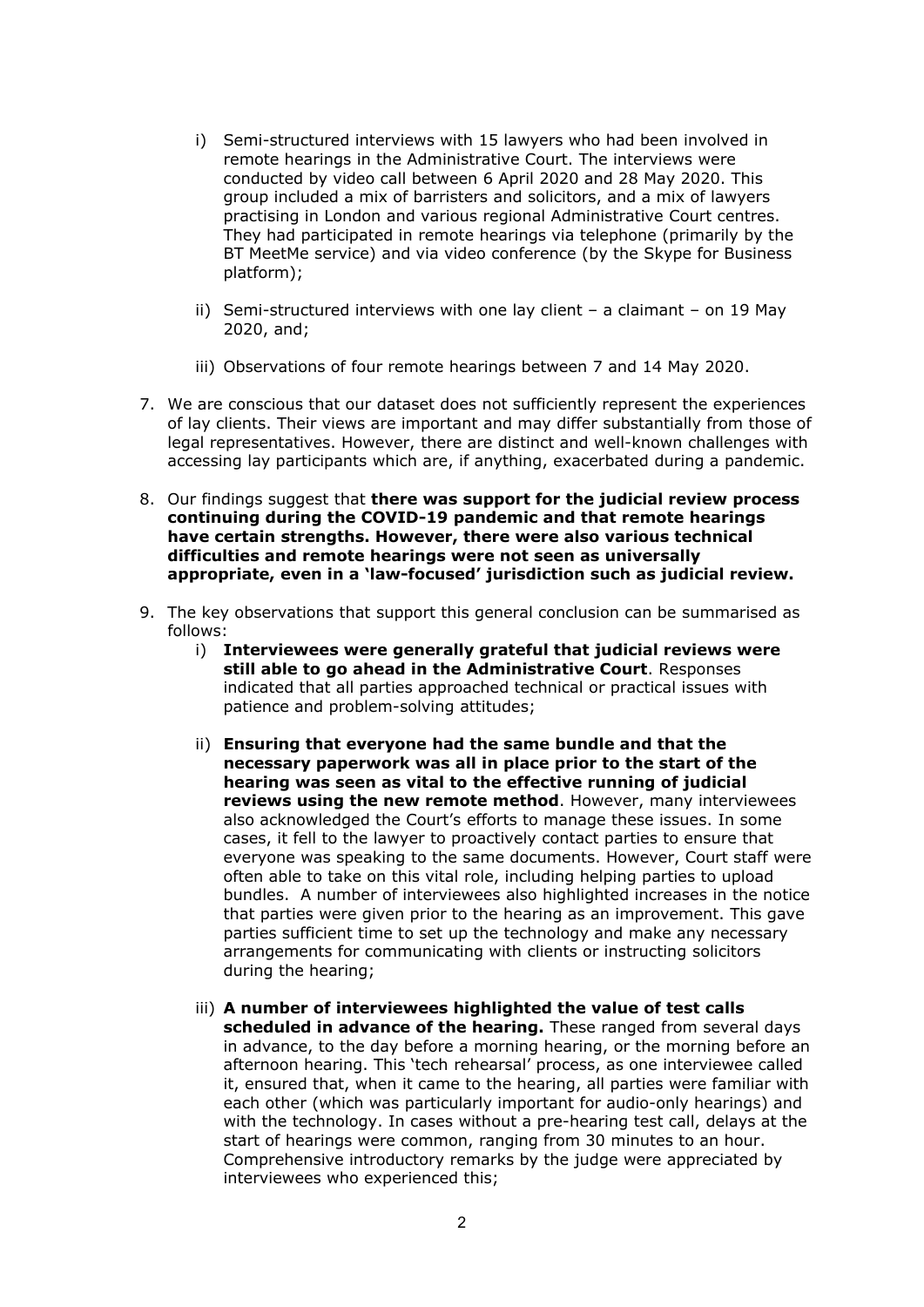- iv) **Many interviewees found it difficult to comply with the Administrative Court Office's strict guidance on electronic bundle formats and the small file size limits of 20MB for urgent cases and 24MB for non-urgent cases**. One interviewee found it difficult to manage a large electronic bundle during the hearing and to clearly direct the judge to specific references, while also maintaining the flow of submissions. They were concerned that managing multiple computer applications would be even more difficult for litigants in person who only had access to a smartphone;
- v) **A number of interviewees felt that Administrative Court cases, by their nature, were often more suitable for remote hearings: submissions are often very focused on specific points of law, litigants are rarely in court, and there is generally no live evidence to test**. Many interviewees felt a remote hearing was appropriate for their particular case but expressed concerns about remote hearings in other settings or in other circumstances. Several interviewees also indicated that they would be less comfortable with remote hearings in more complex cases, such as those with 'significant debate' or where a substantial amount of case management had not already been completed prior to the hearing. In particular, they were concerned that cases which were more 'document heavy' would be more difficult to conduct efficiently by remote hearing;
- vi) **Two interviewees had conducted judicial reviews in the Administrative Court where a litigant was unrepresented. This presented a number of issues.** For example, one litigant in person did not have access to the bundle or to video conferencing technology, which meant that the hearing had to take place via telephone and at a slower pace to compensate for their lack of bundle access. One litigant in person began to cry during the hearing, while another was cut out mid-way through their submissions by technical problems. In each case, it was difficult for the judge to respond effectively to these problems within the timeframe of the hearing. Whilst the interviewees considered that, in these instances, the issues were ultimately handled well, they expressed concern about the experiences of litigants in person in remote hearings more generally;
- vii) **One interviewee noted that their client felt that the remote setting created a more equitable atmosphere during the hearing.** This was because no-one was wearing robes and each participant was represented by an equally sized square: 'we were all things on the screen'. This made the client feel more comfortable and less like an 'imposter' (see also: C. Kitzinger, 'Remote justice: a family perspective' (Transparency Project, 29 March 2020) www.transparencyproject.org.uk/remote-justice-a-familyperspective). As observers, we thought that the screen arrangements could make it difficult for lay observers to correctly identify the different actors in the court room. In absence of a physical court structure and with participants left to name themselves appropriately on the video platform, the roles of different participants were often unclear until the hearing commenced in earnest. One judge, for example, was simply named 'HMCTS Skype';
- viii) **There were multiple challenges arising from the use of telephone or video conferencing technology.** Common issues included problems logging into the remote hearing and calls suddenly freezing or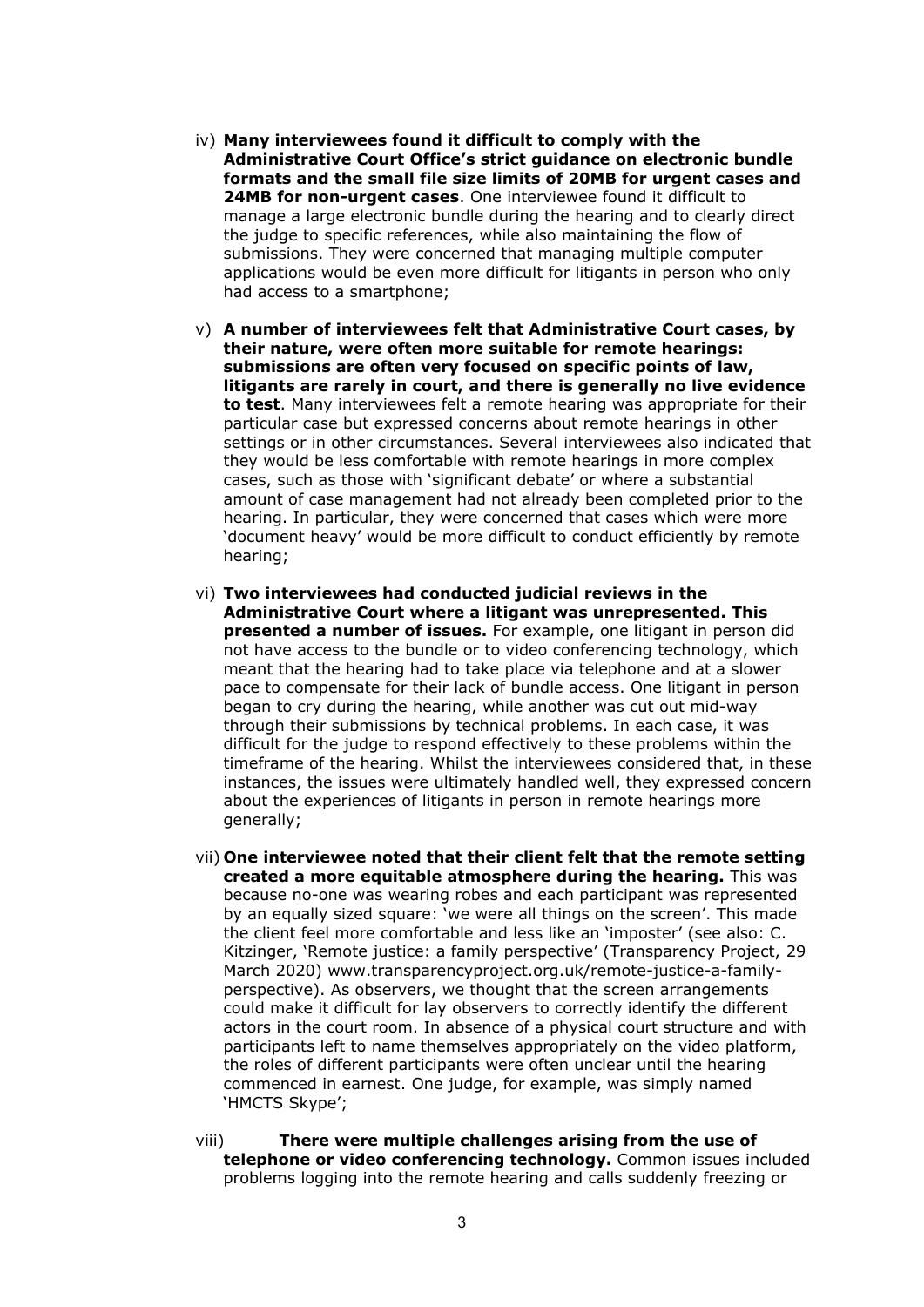dropping out when an internet connection failed. These were largely navigated with patience but could be frustrating for participants who were cut off in the middle of a sentence and lost their flow. Even when the software worked well, access to the necessary hardware was a frequent problem, e.g. a need for two screens when engaging with extensive paperwork or lay clients without access to a computer;

- ix) **The use of the audio or video link also made it more difficult for participants to take instructions from clients or solicitors and for judges to deliberate during a hearing.** Interviewees developed workarounds for this problem, such as communicating with others via WhatsApp or text message. One interviewee noted the potential for breaches of confidentiality with the use of audio or video links. In one instance, witnessed in a break before judgment was handed down, one participant disconnected their video connection but forgot to mute their microphone. This led to them inadvertently broadcasting their informal discussions with colleagues and some frantic emailing to alert them to what they had done;
- x) **Many interviewees highlighted the challenge of not being able to see how submissions were being received, particularly by the judge, during both telephone and video hearings.** This was frustrating for some interviewees, as they felt they were not always able to adequately address points during the hearing;
- xi) **Multiple interviewees conducted their hearings via telephone as this was the platform chosen by the Court, but the majority said that they would have preferred to conduct the hearing via video link.** Telephone hearings also created greater feelings of disconnection from the other participants, not least because whilst conducting them, as one interviewee noted, participants are left 'just staring into the abyss'; and
- xii) **A number of the interviewees' hearings had a press or public presence.** While some saw the process of gaining access to remotely observe hearings as 'quite easy to arrange,' others noted instances immediately before a hearing where there was a struggle for press to be given the login details to observe the hearing remotely. One interviewee observed that it was not clear whether the court was exercising its power under CPR Practice Direction 51Y to make the hearing private and that this should be made clear to all parties.

### **Online proceedings in the First-tier Tribunal (Immigration and Asylum Chamber) (FtTIAC)**

- 10.Between 20 April and 24 June 2020, PLP conducted research into the recent shift towards adopting digital ways of working in the First-tier Tribunal (Immigration and Asylum Chamber) (FtTIAC).
- 11. Our methodology draws on both quantitative and qualitative data produced through interviews, observations and Freedom of Information Act (FOIA) requests. Our evidence was drawn from the following sources:
	- i) We conducted semi-structured interviews with 43 lawyers, appellants, representative bodies and appellant support organisations. These interviews focused on interviewees' experiences of the online procedure during the pandemic and, where relevant, their experiences of the online procedure pilot.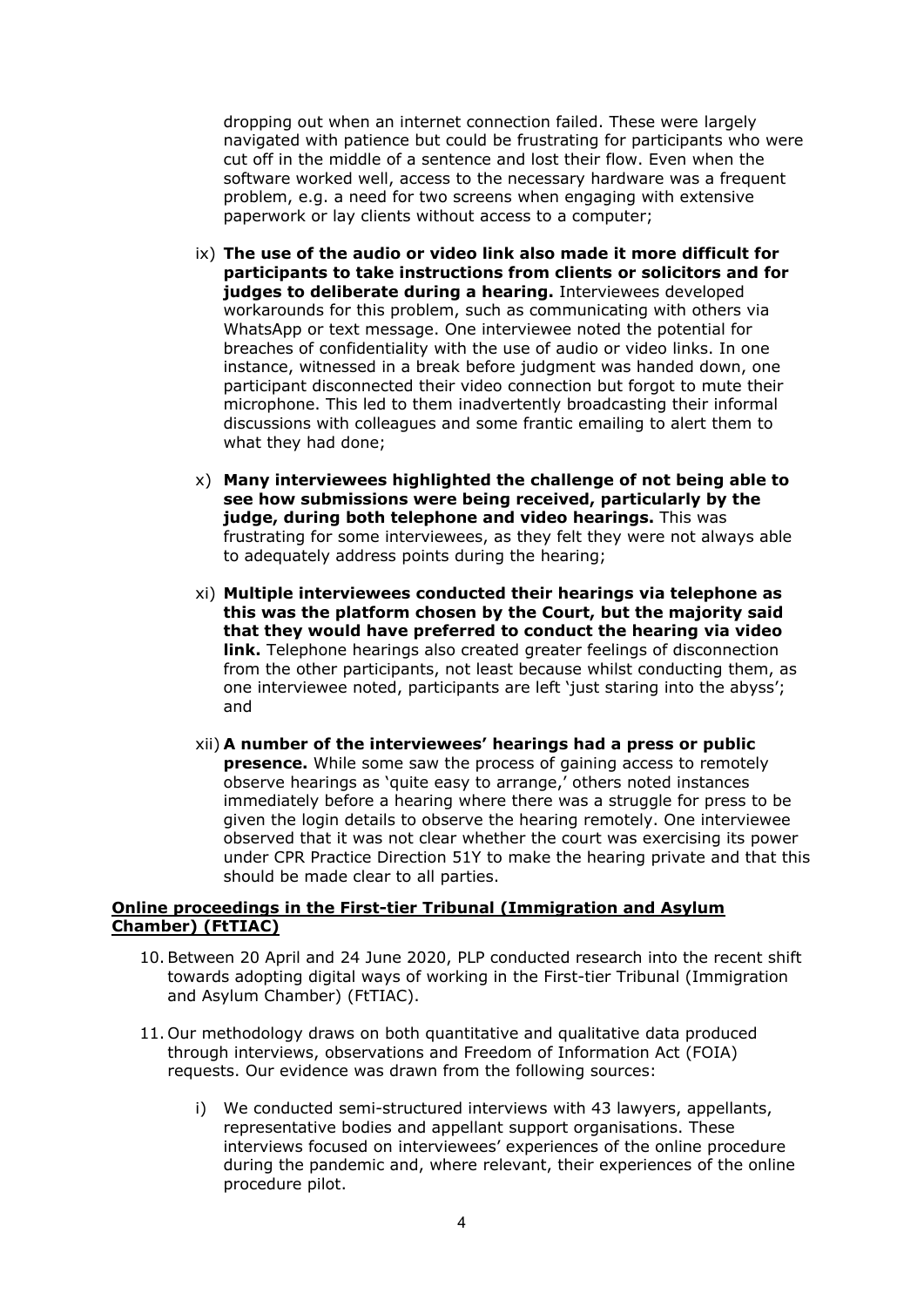- ii) We also conducted observations of 13 immigration bail hearings, in order to observe how remote hearings were proceeding in the Tribunal during the pandemic.
- iii) Quantitative data was sourced through a combination of publicly accessible data published by Her Majesty's Courts and Tribunals Service (HMCTS) and two successful FOIA requests.
- 12. The key findings from our research can be summarised as follows:
	- i) **Interviewees were largely supportive of conducting case management hearings remotely**. There was an almost unanimous agreement from interviewees that conducting case management review hearings via telephone was sensible if the appellant was represented. The elimination of travel time for short administrative hearings was described as a real benefit. Many interviewees also expressed a desire to see remote case management review hearings continued beyond the pandemic, as they were viewed as primarily administrative hearings that could be efficiently conducted remotely.
	- ii) **Many interviewees expressed significant concern about conducting substantive hearings remotely.** The majority of interviewees, told us that conducing substantive hearings, particularly asylum appeals, via a remote link was unsuitable. Their concerns related to a number of challenges, including:
		- i. **Unsuitability of cases:** Many interviewees were concerned about remotely conducting appeals that involve an assessment of credibility or the discussion of sensitive issues through live evidence, such as asylum appeals.
		- ii. **Unsuitability of appellants:** Interviewees expressed concern about appellants' lack of access to technology and private space, raising issues of appellant participation and witness contamination. Interviewees noted the high prevalence of the use of interpreters in this Tribunal and were concerned about the efficacy of simultaneous whispered interpretation via remote link.
		- iii. **Responsibilities of practitioners:** Interviewees expressed discomfort that the onus of providing access to a remote hearing for appellants was put onto representatives, particularly solicitors.
		- iv. **Difficulty making submissions:** A number of representatives also suggested they would prefer an in-person hearing, as they believed it would benefit the case and their own ability to make effective submissions.
	- iii) Interviewees also expressed concerns in relation to access to justice and participation in and fairness of proceedings:
		- i. Interviewees had felt pressured by judges during case management review hearings to proceed with paper or remote hearings. One interviewee experienced a judge being strongly in favour of conducting an asylum appeal remotely despite the appellant being street homeless, suggesting the appellant could use their mobile phone from the street to participate in the hearing.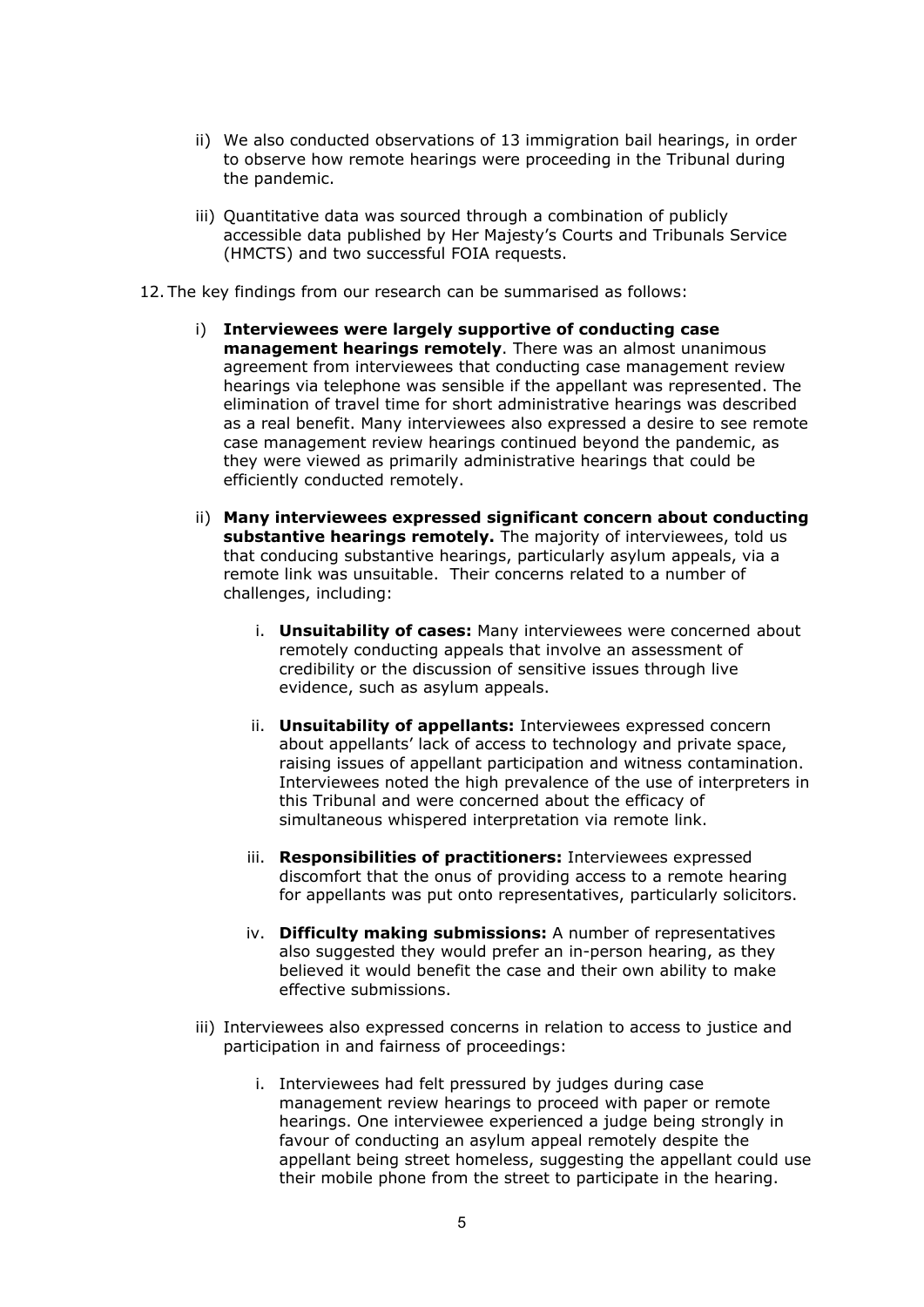- ii. Interviewees were concerned about the slow progression of their appeal if they did not agree to a hearing being conducted remotely or on the papers.
- iii. Interviewees expressed concern about a two-tier system developing, with appellants who had better access to technology and private space able to have their appeals heard more quickly than those with limited or no access to these resources.
- iv. Interviewees were uncomfortable with the idea of being located separately from the client and were anxious about their client's abilities' to engage with and trust the process of the hearing whilst located alone.
- 13. There is a clear need for further research on the effects of online hearings:
	- i) Even on an international scale, very limited research has been conducted to date regarding the outcomes of virtual proceedings compared to the outcomes of their in-person counterparts. Research on the outcomes of virtual proceedings is essential in order to be able to fully evaluate the impact of remote links beyond the procedural benefits and challenges we have highlighted in our research.
	- ii) There is a significant body of literature which suggests that virtual proceedings may lead to poorer engagement from participants.
	- iii) Further research is needed to evaluate how both outcomes and engagement levels in virtual proceedings interact with protected characteristics. This research require systematic data collection by HMCTS on virtual proceeding outcomes and the protected characteristics of hearing participants.
- 14. We recommend a cautious approach to the future use of virtual proceedings. This should be underpinned by a commitment from HMCTS to systematically collect data to facilitate robust evaluation of virtual proceedings, particularly in relation to how outcomes and engagement levels in virtual proceedings interact with protected characteristics. To date this evaluation has been notably lacking, although we are encouraged by the recent publication by HMCTS of a Vulnerability Action Plan and in particular the collection of protected characteristics data on service users.
- 15. We also recommend that individual jurisdictions produce jurisdictional specific guidance notes about good practice in conducting virtual proceedings and reflect on the needs of different groups. The judiciary, user groups, and interested stakeholders could make valuable contributions to this. In the FtTIAC, this note should particularly focus on the possible technical, financial, and linguistic constraints experienced by appellants, both represented and unrepresented, with regards to their ability to engage with digital processes.
- 16. Our research indicated that the following types of cases were proceeding during lockdown:
	- i) In the FtTIAC, immigration bail hearings have been prioritised since March 2020. These have been proceeding almost exclusively via telephone with the appellant generally not present for the hearing. However, the set-up has varied across hearing centres and from June 2020 some bail hearings began to be heard via the Cloud Video Platform.